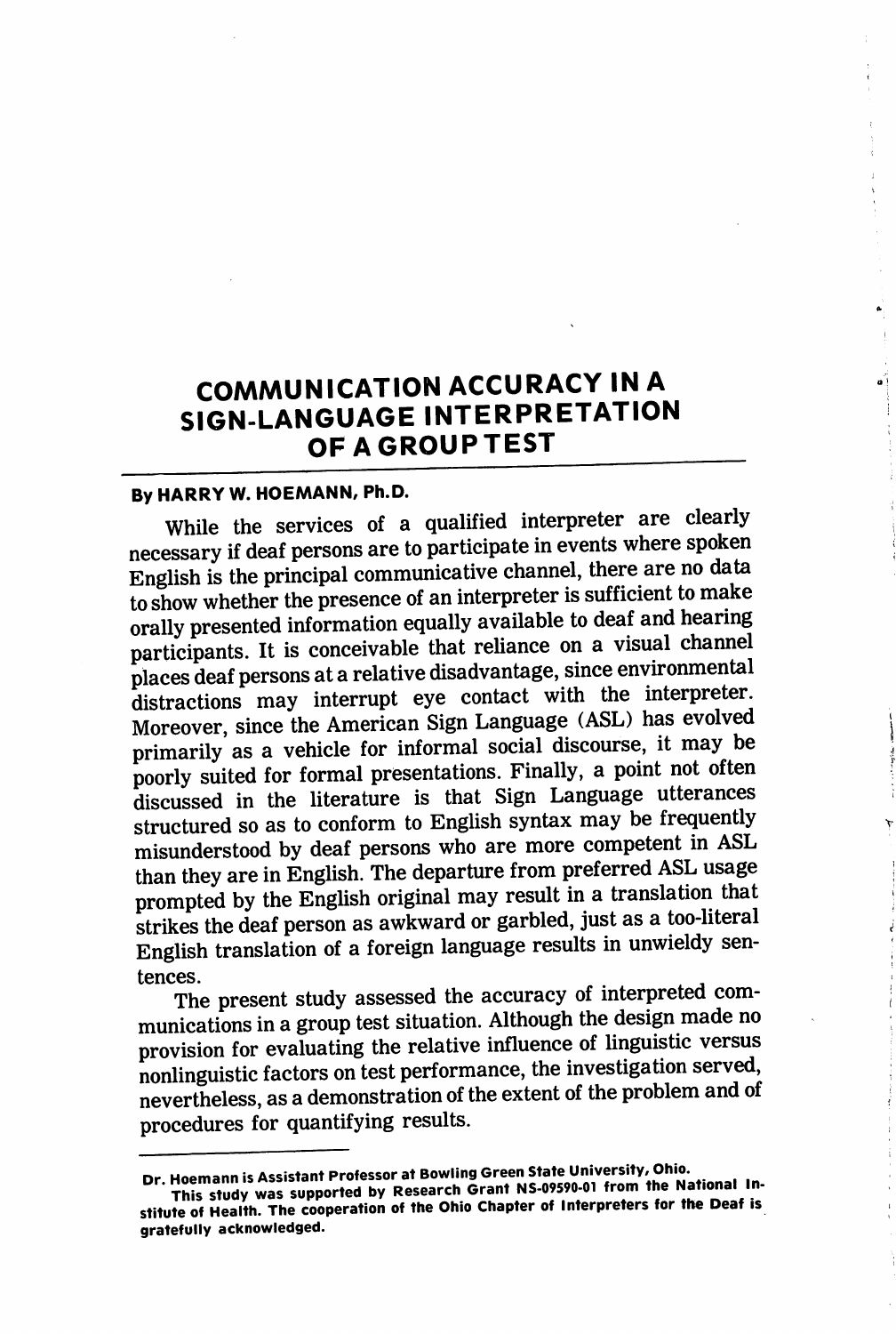### **Method**

#### Subjects

The Ss were 8 hearing-impaired and 16 hearing participants at the Workshop for Interpreters for the Deaf, sponsored by the Ohio Chapter of Interpreters for the Deaf in Akron, Ohio, May 15,1971. Median age for the hearing Ss was 36 and for the hearing-impaired, 43. Five of the hearing-impaired Ss reported their hearing loss to have occurred either at birth or prior to age 3, and three reported that their loss occurred or was discovered between the ages of 10 and 12. Three of the hearing-impaired Ss described themselves as hard-of-hearing; five described themselves as deaf.

## Procedure

 $\mathbf{I}$ 

A10 item "examination" was administered orally, while a duespaying member of the Ohio Chapter of Interpreters for the Deaf with at least five years experience as a professional interpreter was recruited to interpret the examination for the deaf persons present. After the examinees had been instructed to write down their name, age, hearing status, age of onset of hearing loss (deaf Ss only), and age of first experience with learning the ASL (hearing Ss only), each test item was read aloud twice by the examiner. The in terpreter stood at the examiner's right and rendered the items twice in Signs. The test items were selected so that any adult with normal intelligence would have little difficulty answering correctly provided he understood the question. One exception (Item 3) was included to lend credibility to the announcement that this was a test and to provide a contrast with the other items. They were as follows:

- 1. In what month does Christmas fall?
- 2. What day comes before Tuesday?
- 3. Give an example of a deciduous tree and a non-deciduous tree.
- 4. What is the sum of 3 and 4 and 2 and 5?
- 5. Name the room in which people generally prepare their food for meals.
- 6. What is the hottest season of the year?
- 7. For what occupation is a hammer a necessary tool?
- 8. Name an article of furniture.
- 9. Write the name of an object that is either yellow or round but not both.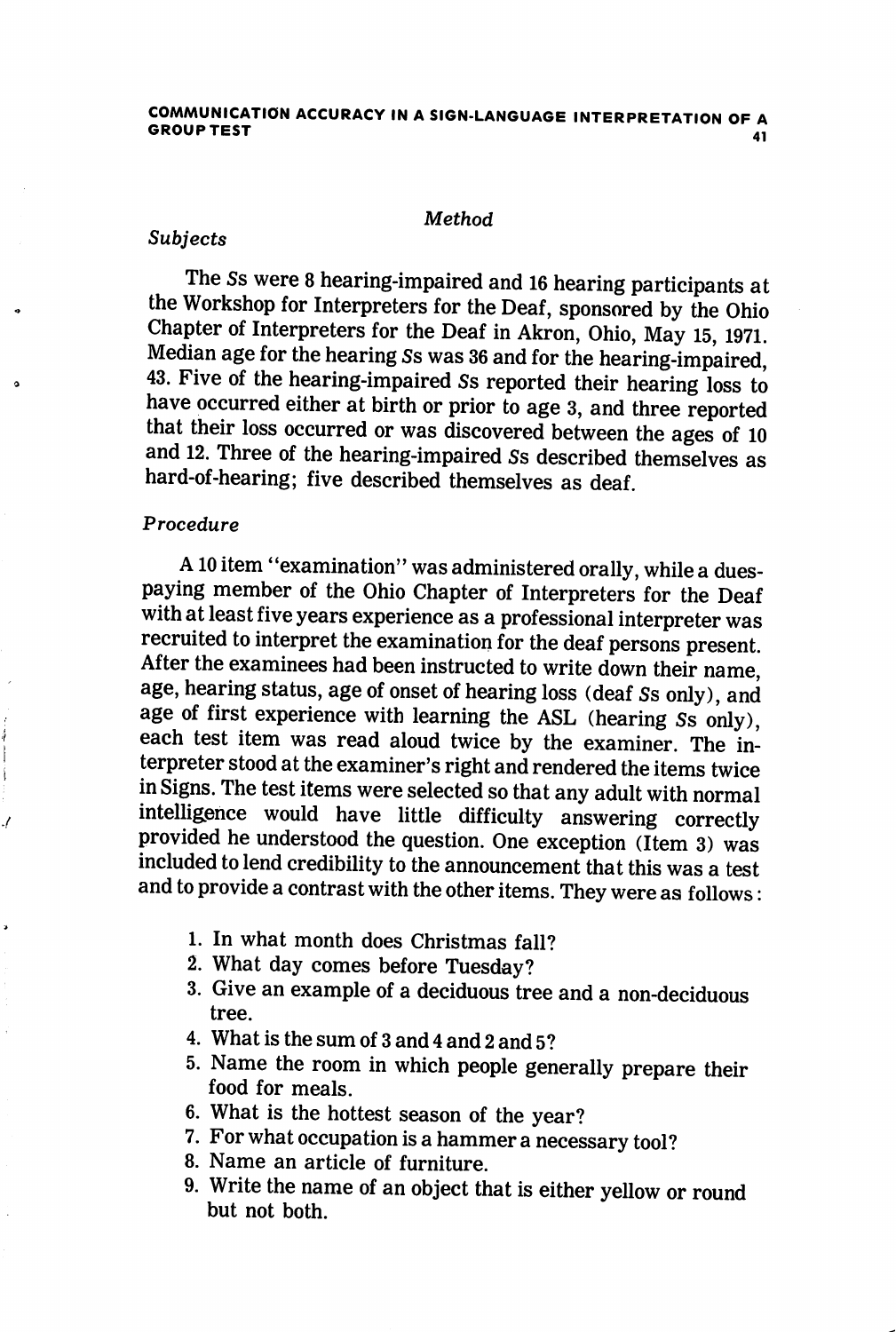10. Write the name of an object that is not in this room.

The papers were then corrected and scored.

## Results

The modal score for the hearing Ss was 9 with a mean of 9.1, and the modal score for the hearing-impaired Ss was 5 with a mean of 5.6. Eliminating the hard-of-hearing Ss did not change the results, as the mean for the five deaf Ss was 5.1, and the modal score was still 5.

Item 3, the only non-trivial item in the test, was responsible for all but two of the errors made by hearing Ss. The deaf Ss scored poorly on all items except 1,2, and 6.

## Discussion

The deaf participants at the workshop were invited consultants, recognized by both the deaf community and the interpreter organization as valued participants at the sessions. It is unreasonable to attribute their poor performance to subnormal intelligence. Nor can the results be explained by poor interpreting. A videotape record of the interpreter's performance was examined later by the experimenter and judged to be adequate based on his experience as a professional interpreter.

It is likely that the lower performance of the deaf Ss was due to a combination of linguistic and nonlinguistic factors involved in their reliance on a Sign Language interpretation of the examination. Tasks requiring formal communication place deaf persons at a special disadvantage, since they are not trained in the ASL or in using it for effective communication. The present interpreter's Sign Language utterances, while permissible in the ASL, were strongly influenced by the structure of the English used by the test ad ministrator. Finally, although environmental factors did not seem to have an adverse effect on the performance of the hearing sample, they may have increased the error rate for the present deaf sample. The test conditions were not ideal. Not all the deaf persons were seated in the front of the room, and late arrivers may have disturbed those taking the test.

While great gains in services for deaf persons have been made possible by trained interpreters, and while an interpreter is an essential prerequisite for deaf persons' participating in many public